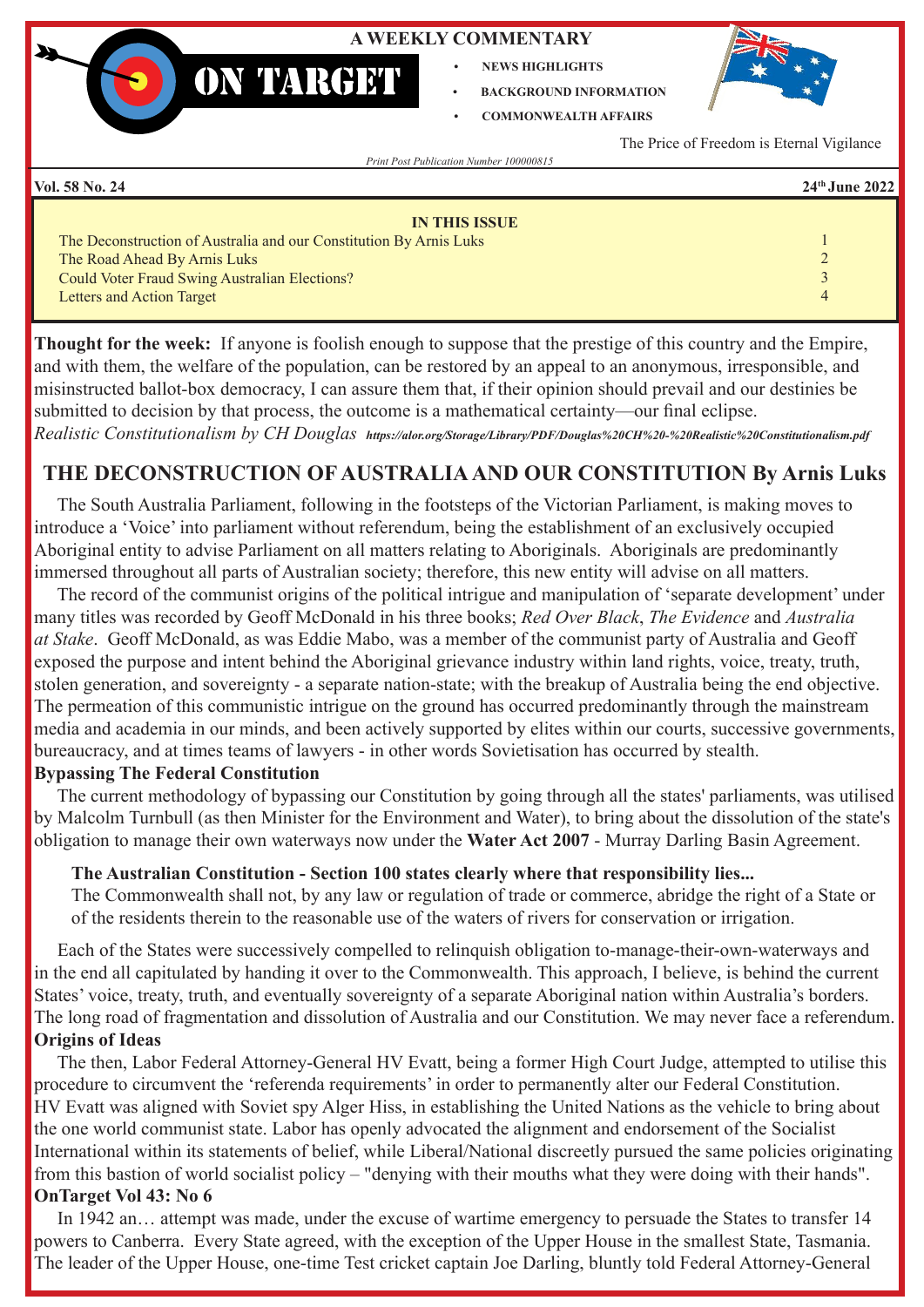Dr H.V. Evatt to go back to Canberra and hold a constitutional referendum, as was his duty. Tasmania, and Joe Darling, were attacked for hindering the war effort, but stood firm. Frustrated, Dr Evatt was finally forced to hold the famous '14-powersreferendum' in 1944. There was a massive vote 'No' in every State, with the biggest vote against in Tasmania! It is always under threat of crisis or emergency that the Commonwealth seeks to by-pass the Constitution.

#### **The Truth of Our Constitution**

 The preamble to Australia's federal constitution begins with 'We the people'… The Constitution belongs to the people as the agreement on 'how we shall be governed', not the politicians, nor the bureaucrats, nor the high court judges with their radical interpretations. What is deliberately withheld from all our learning institutions is the valid study of civics. Any real education being left to organisations such as the Australian Monarchist League, Institute for Public Affairs and Conservative publications.

 I was fortunate to have recorded five lectures by Dr David Mitchell, an international and constitutional lawyer (then residing in Tasmania) as to the validity and purpose of the supreme law of our land being our Federal 'Constitution'. The Australian people voted to accept this document as our Constitution after 10 years of consultation and the holding of conventions around Australia, the final convention partly-comprising of popularly-elected-representatives of the people. Ours is the only Constitution in the world whereby it has come about without violence and with agreement of the peoples involved. The Constitution has been under constant attack since federation, but none more so than since the 1983 Franklin Dam High Court decision, which identified 'external affairs' to mean any treaty signed with any entity could over ride our Limiting Constitution of how we shall be governed. The introduction of this 'voice' is another trojan horse to undo this agreement between ALL the peoples of Australia.

#### **Welfare is not the Objective**

The call for a voice originates within the elite for

*ON TARGET Page 2 24th June 2022* Having watched the latest 'UK column', I was reminded of the structured and organised mindmanipulation-wing (as propaganda) of that bastion of the Socialist International - the United Nations Organisation. Legions of expert behavioural-psychologists are employed to massage public opinion into areas the individual would never thought of going had they not been 'nudged'. While the document 'MindSpace' is from a UK governmental department; the same can be identified within every western government. We have previously recorded of our Federal and State governments spending multi-billions of taxpayer funds on this approach to control the citizenry. All social and mainstream media are part of this manipulating campaign

political purposes other than the wellbeing of Aboriginals who attempt to uphold their traditional culture. They, the elites, make no effort to lift those left behind into a better life, but rather use them as fodder to further a revolutionary agenda of greater societal disintegration.

 Keith Windshuttle has re-presented the record of the gradual abandonment of Aboriginal high culture since the arrival of the first fleet 1788. The Aboriginal peoples are no longer hunter gatherers, around 80% who may self-identify as aboriginal, having already adapted and partly or fully integrated within normal society. Those remaining women and children unwilling or unable to integrate, can be subject to increased violence of a magnitude  $60 - 80$  times that which occurs throughout Australia. Yet, the feminist-women's-movements remain mute of this carnage; being revolutionary and indifferent to their plight, pursuing a political agenda rather than the well-being of these individuals adversely affected.

#### *''The way you see people is the way you treat them, and the way you treat them is what they become.'' JOHANN WOLFGANG VON GOETHE*

 The issue of endemic violence and substance addiction is left to outstanding local individuals to face down the truth; to build a better future that calls on each tribe/ community/encampment to resolutely accept that these issues must be managed locally. Holding a seat in the UN or Davos will mean nothing to those left suffering their fate. As we all must, the road back to civilisationalregeneration begins with the first step, amongst family and friends and builds into the larger community. It does not come from the top down. The kingdom is within.

The Voice and the end of Traditional Aboriginal Culture *https://quadrant.org.au/opinion/aborigines/2022/06/ the-voice-and-the-end-of-traditional-aboriginal-culture/* The Yes and No Cases for Constitutional Change *https://quadrant.org.au/opinion/aborigines/2022/06/ the-yes-and-no-cases-for-constitutional-change/* Bogus Identity and Constitutional Change *https://quadrant.org.au/opinion/aborigines/2022/06/ bogus-identity-and-constitutional-change/*

# **THE ROAD AHEAD By Arnis Luks**

having developed into a political art-form for tyrants. 'MindSpace' is one of several papers we carry on our website to illustrate that mind manipulation by all mainstream and social media is endemic and wholesale. Every article that surfaces carries a purpose rather than facts. The dialectical arguments across competing platforms both work together to control the narrative and suitable counter-narrative. Internet searches are graded according to current suitability, rather than criteria. You cannot step away the kerb without politically correct infusions of mind numbing propaganda for manipulation.

#### **MINDSPACE :**

Influencing Behaviour Through Public Policy *https://alor.org/Storage/Library/PDF/MindSpace.pdf*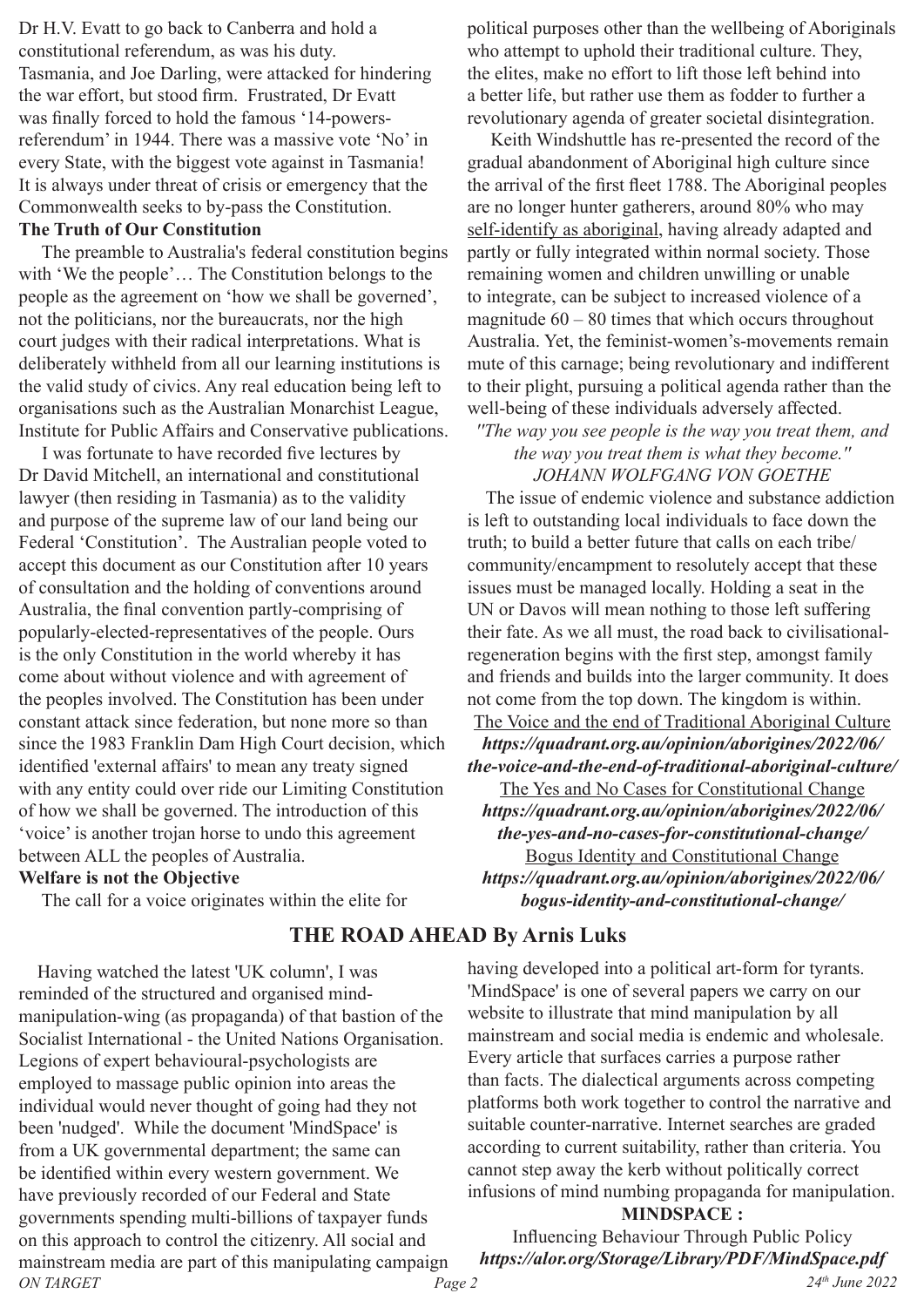#### **Calibre of Ideas**

 The roots of manipulating people's minds goes back into antiquity. The theory of mind manipulation can be for the benefit - to educate, or the detriment - to manipulate to control. Modern theory found favour within the Carnegie Institute and Edward Bernays in particular. Clever marketing can increase sales, however, modern expressions have found more sinister purposes of compulsion, now through government 'mandates'. The Tavistock Institute, a collaborative effort of British military intelligence and the psychiatric establishment, was created in 1921 on the orders of members of the Royal Institute of International Affairs (Chatham House).

 Monopoly and media are concentric (having a common centre), whether it be industrial, religious, or political. All rely on some propaganda as a means of coercion and control without physical force. Bernays was particularly adept in the discipline of advertising and marketing to cause increased sales, or, public acceptance of specially-taylored-narratives. While Edward Bernays' and more recently Saul Alinsky's works are there for further research, Beverly K Eakman does provide some counter with several titles here :

# *https://www.thriftbooks.com/a/bk-eakman/274935/*

 While these may only be names to most, however, a modern day Titan has surfaced. Ian McGilchrist, while his qualifications are significant and multidisciplinary, it is within his two exemplary works *"The Master and His Emissary"* and *"The Matter with Things"*, he has uncovered the 'process of thinking' between the two brain-hemispheres. In my view, it is within this area of the 'brain hemispheres' which can re-orientate thinking towards the embodied-world of how things actually work that McGilchrist has identified; that the current impetus of mind manipulation is orientated only towards the left hemisphere of abstraction, numbers and measurement. This causes a separation from the embodied-world (how it actually is) located more so in the right hemisphere.

 There is no short and quick way to comprehend McGilchrist's Trilogy of some 2000 pages of which I have not even unpacked one paragraph. Just as there is no short and quick answer to tyranny. It is within these works of the mind that the remnants of our civilisation may find their way back from these most sinister techniques of mind manipulation. But find our way back we must. The prospect of total tyranny is unthinkable.

*ON TARGET Page 3 24thJune 2022* On the ground, our economy is in free-fall with house prices plummeting and inflation soaring. Energy prices have nearly doubled this past 12 month. Corruption within the political realm is wholesale. Dan Andrews will not allow the anti-corruption report on branch stacking and electoral anomalies to surface prior to the next Vic. state election. It is being deliberately held up through the courts until electoral victory is assured. Carefully scripted narratives by behavioural psychologists are fed into the political realm to stifle legitimate public interest.

#### **C.H. Douglas** *"The Big Idea"* **1942**

"Every prohibition of individual initiative is a victory for the enemy to exactly the extent that is effective… Not only does it, in itself, represent one more step towards the Slave World, but, except under certain conditions, it sets up a habit of apathetic acquiescence which is exactly what is desired… The first strategy has many times been emphasized - it is to insist that Members of Parliament are representatives not delegates… But the same principle can be carried into every official quarter. Once (you) get the mental attitude well established in oneself that institutions exist only legitimately to serve individuals… It is (also) necessary to face up to the fact of institutionalised Judaeo-Christianity… which is simply Liberal Judaism. At the present time, ecclesiastics… are making every effort in their power to identify the Kingdom of God upon Earth with Jewish Socialism (which is State Capitalism with monopoly control by Finance)… derived from assuming as axiomatic, the tenets of a philosophy systematically inculcated from birth. Against this hypnotic obsession, argument is useless - dehypnotisation is essential." *https://alor.org/Storage/Library/PDF/Douglas%20CH%20-%20The%20Big%20Idea.pdf*

# **Could Voter Fraud Swing Australian Elections?**

#### I found an article of this title by Kurt Mahlburg here: *https://goodsauce.news/*

*could-voter-fraud-swing-australian-elections/* While Kurt Mahlburg has argued of endemic fraud within our electoral processes, the solutions offered by him don't satisfy my understanding of electronic countingfraud which is also prevalent. Dominion voting systems are under significant scrutiny in USA by the freedom movement, and Sydney Powell in particular. Flipping of votes is discussed even amongst polite society. MP Ms Fiona Simpson (LNP Maroochydore Qld) reported to Peta Credlin Sky News in December 2020 on significant security issues with the use of Chinese based coders for the Electoral Commission of Queensland's voting software. These wholesale and obvious anomalies convince me that: any referendum held in Australia will be subject to the same challengers to controlling political power over Australia. Vested interests will do whatever is necessary to secure their result, including leveraging our officials. John Perkins recorded these very facts in his important work *'Confessions of an Economic Hit Man'*: *https://alor.org/Storage/Library/PDF/Perkins%20J%20The\_Confessions.pdf*

 Our own Amy McGrath has documented across several book-titles and made 17 submissions to various parliamentary inquiries of election irregularities, most of which were ignored. The electoral roll padding, voter ID to register, confirmed address, Voter ID to cast a vote, are all glaring anomalies for corruption that those in power will not amend due to vested-interests controlling the narrative. The media could easily deal with these issues over a couple of editorials, which they will never do as